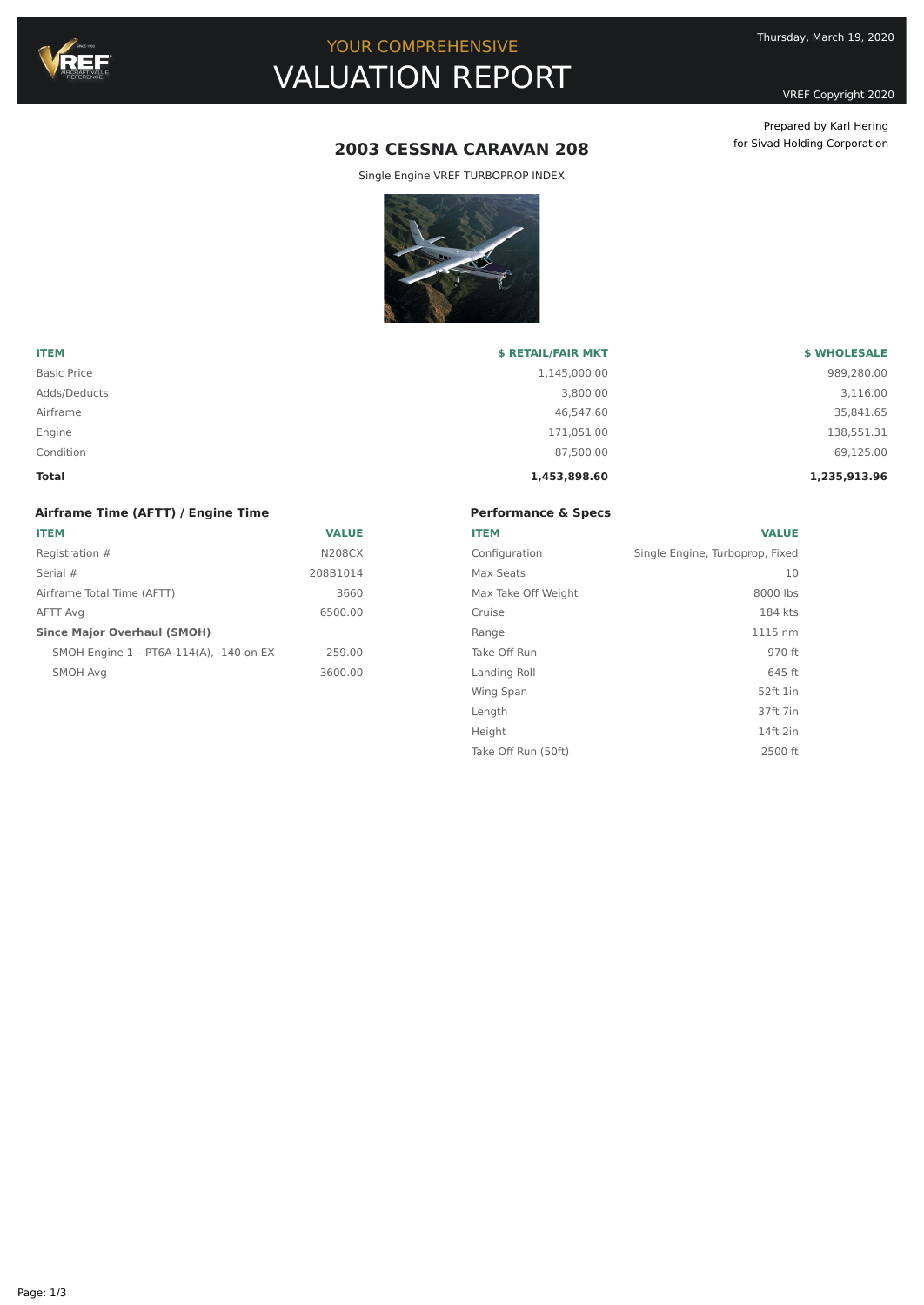# **Additions, Deductions, Modifications & Conversions**

| <b>Modifications and Conversions</b> |            |                          | <b>Avionics</b>          |            |              |
|--------------------------------------|------------|--------------------------|--------------------------|------------|--------------|
| <b>ITEM</b>                          | <b>AGE</b> | <b>VALUE</b>             | <b>ITEM</b>              | <b>AGE</b> | <b>VALUE</b> |
| Hartzell 3 blade                     | 10         | 0.00                     | $\overline{\phantom{a}}$ | $\sim$     | $\sim$       |
| No known ice                         | 10         | 0.00                     | <b>Total</b>             |            | \$0.0\$      |
| New Paint                            | 5          | 3,800.00                 |                          |            |              |
| Garmin 530                           | 10         | 0.00                     |                          |            |              |
| Cargo Pod                            | 10         | 0.00                     |                          |            |              |
| Air Conditioning                     | 10         | 0.00                     |                          |            |              |
| <b>Total</b>                         |            | \$3,800.00               |                          |            |              |
| <b>Floats</b>                        |            |                          |                          |            |              |
| <b>ITEM</b>                          | <b>AGE</b> | <b>VALUE</b>             |                          |            |              |
| $\sim$                               | $\sim$     | $\overline{\phantom{a}}$ |                          |            |              |
| <b>Total</b>                         |            | \$0.0                    |                          |            |              |

#### **Base Price Includes**

Dual Nav/Comm, Radar, TAWS B, OxygenCargo Pod, 2-Axis Auto Pilot with Flight Director, Known ice, GPS, DME, ADF

#### **Important Note**

-

## **Condition & History**

| Paint               | <b>Interior Condition (Basic)</b> | <b>Manual Adjustments</b> |              |
|---------------------|-----------------------------------|---------------------------|--------------|
| A - Paint Condition | B - interior Condition            | <b>DESCRIPTION</b>        | <b>VALUE</b> |
|                     |                                   |                           |              |

| <b>Total</b> | \$0.0 |
|--------------|-------|

### **Recent ADs**

| <b>YEAR</b> |                     |
|-------------|---------------------|
| 1986-11-07  | 86-22-06            |
| 1990-03-05  | 90-05-01            |
| 1990-03-23  | 90-05-04            |
| 1997-02-03  | 97-01-13            |
| 2009-01-05  | 2008-26-10          |
| 2009-07-27  | 2009-15-05          |
| 2009-04-15  | 2009-05-12 00:00:00 |
| 2008-07-30  | 2008-13-06          |
| 2008-07-18  | 2006-16-18 R1       |
| 2008-05-12  | 2008-10-02 00:00:00 |
| 2007-06-21  | 2007-10-15 00:00:00 |
| 2006-02-22  | 2006-01-11 R1       |
| 2006-01-23  | 2005-25-08          |
| 2005-06-20  | 2004-25-16 R1       |
| 2005-02-23  | 2005-01-19 00:00:00 |
| 2004-11-19  | 2004-21-05          |
| 2004-09-26  | 2004-17-01          |
| 2004-05-17  | 2004-08-17 00:00:00 |
| 2001-12-28  | 2001-23-17          |
| 2001-06-15  | 2001-10-09 00:00:00 |
| 1998-12-22  | 98-25-02            |
| 1998-01-21  | 97-25-04            |
| 1996-06-11  | 96-09-15            |